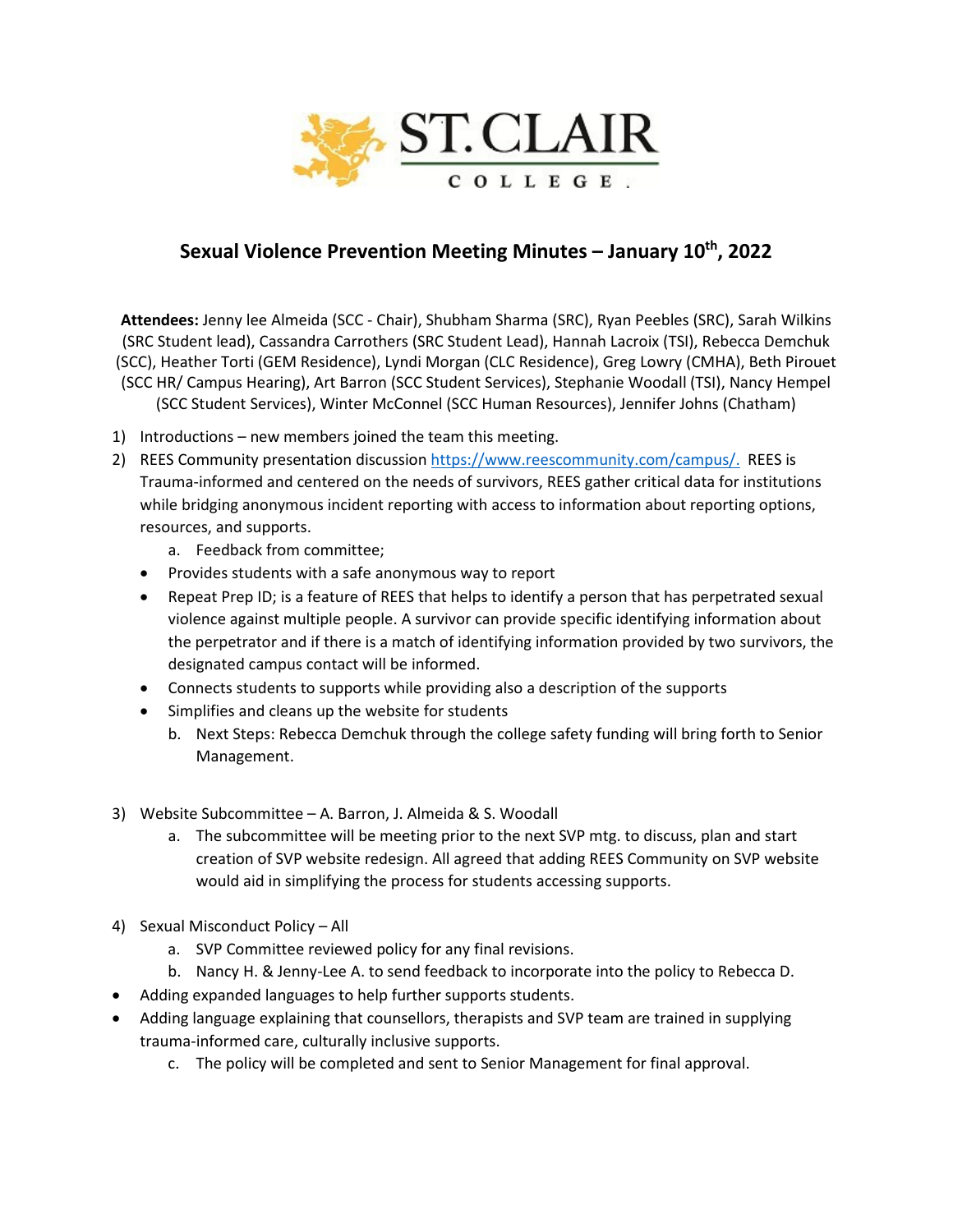## 5) SVP Student Group Update

- a. Ryan updated the group on Winter Term activities/initiatives.
- The SVP Team members brainstorming ideas for this next semester. With most of January being online, thinking of doing another virtual event.
- January is National Human Trafficking Prevention Month, and the colour for this is blue. Thinking online contest similar to the one we did last semester, with blue instead of purple.
- February -Teen Dating Violence Awareness Month, which is dedicated to raising awareness of teen dating violence and helping youth establish healthy relationships. Will explore further ideas for events.
- April is Denim Day. Denim Day is Wednesday, April 27th this year, and April is Sexual Assault Awareness Month. Posters will be created encouraging staff and students to wear denim in person, as well as hold a photo contest to encourage students to share their Denim Day photos on Instagram on the 27th. Throughout the beginning of April, we can create posters/Instagram posts with facts and educational messages on them to educate the student body and bring awareness to the issue of sexual assault.
- 6) Residence Update (Q Hall and GEM)
	- a. Heather updated the group on January orientation at the GEM International Residence.
- 41 students currently living at GEM and have had one-on-one orientation training around consent, healthy relationships and has indicated that she supplies information and explanation as to accessing online modules through THRIVES.
	- b. Lyndi updated the group on January orientation and activities at the Quittenton Residence and Chatham.
- Orientation for new students will be happening in January. It is expected the residence will be getting (minimum) 20 students. These students will complete a sexual violence prevention and consent PowerPoint.
- 7) SVP Training Options J. Almeida
	- a. **Trauma-Informed Care Education Session: February 9th 1pm-3pm** (Jenny-Lee to co-facilitate with CMHA). The purpose of the education session is to provide a foundational understanding of the principles of trauma informed care, and the role it plays in supporting the health and recovery of individuals who have experienced traumatic events.
		- Invitation to go out to all SVP Committee along with counsellors, health center and security to receive open invitation. This is not mandatory training.
		- This session could be used as a be refresher, new material or added material and information.
		- Jenny-Lee A. to distribute flyer and training information when provided from CMHAWECB.
	- b. Free responding to disclosures on campus training:

<http://respondingtodisclosuresoncampus.com/>

**EXP** committee to have roundtable discussion on training, feedback, and next steps.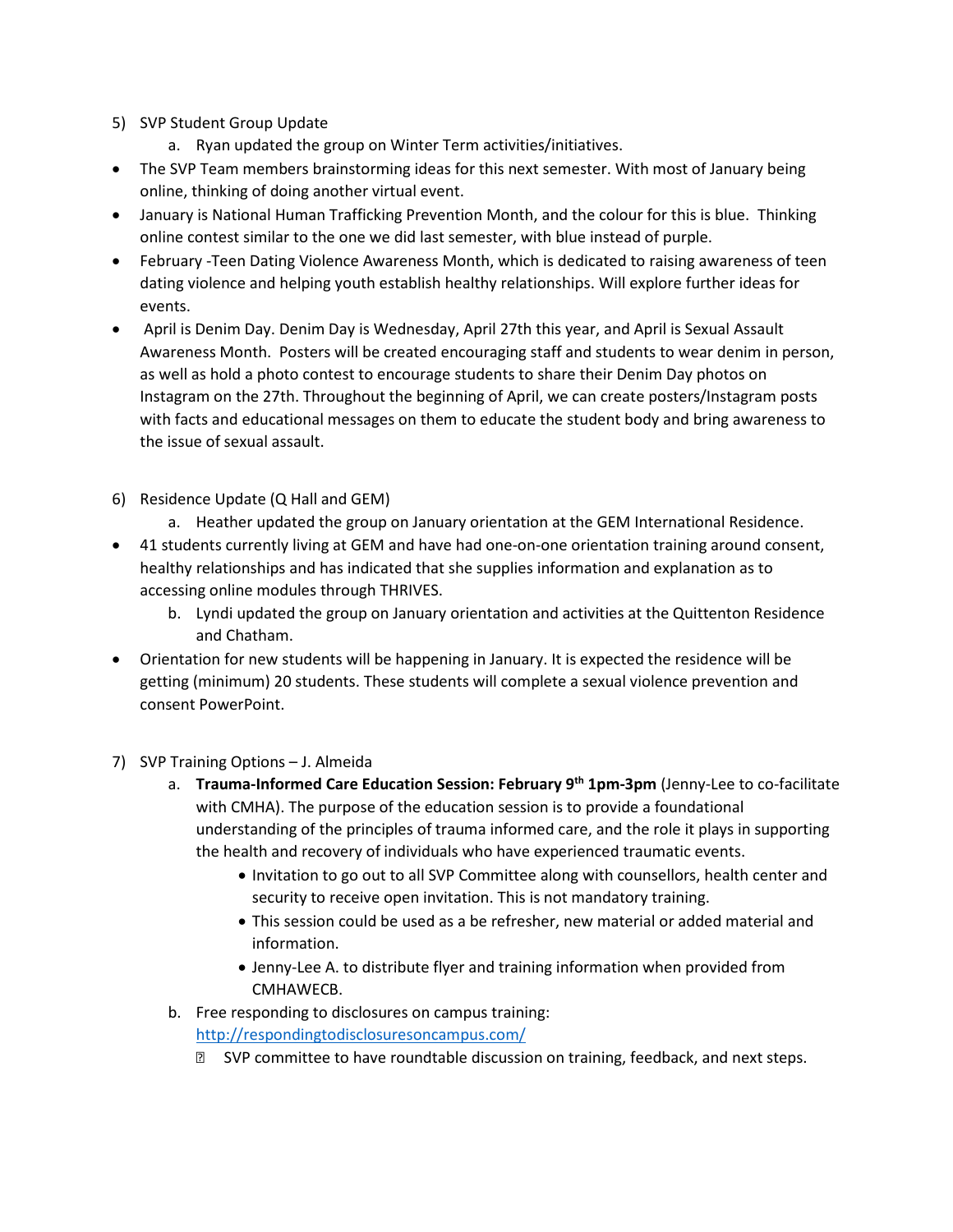- b. Bystander training/curriculum: [https://cultureofrespect.org/program/bringing-in-the](https://cultureofrespect.org/program/bringing-in-the-bystander/)[bystander/](https://cultureofrespect.org/program/bringing-in-the-bystander/)
	- Bringing in the Bystander is evidence-based bystander intervention program and curriculum that uses a community responsibility approach. It teaches bystanders how to safely intervene in instances where sexual violence, relationship violence or stalking may be occurring or where there may be risk that it will occur.
	- Next steps Rebecca D. to bring forth to Senior Management for approval.
- c. [https://sarecentre.org/:](https://sarecentre.org/) Offers training and support to individuals and institutions in the administration and delivery of the EAAA sexual assault resistance program.
	- The Flip the Script with EAAA™ program empowers young, self-identified women to trust their judgement and overcome social pressures to be "nice" when their sexual integrity is threatened.
	- Jenny-Lee A. to email Sare Centre to explore pricing for Train-the trainer options and date(s). <https://sarecentre.org/infographic.html>
	- SVP Committee to explore and discuss candidates from SVP team that would take the train-the-trainer at next SVP mtg.
- 8) Round Table Unfortunately only three minutes left in the meeting.
	- a. Upcoming Mental Health events and programming briefly discussed, and Jenny-Lee A. indicated she would share with SVP committee in minutes.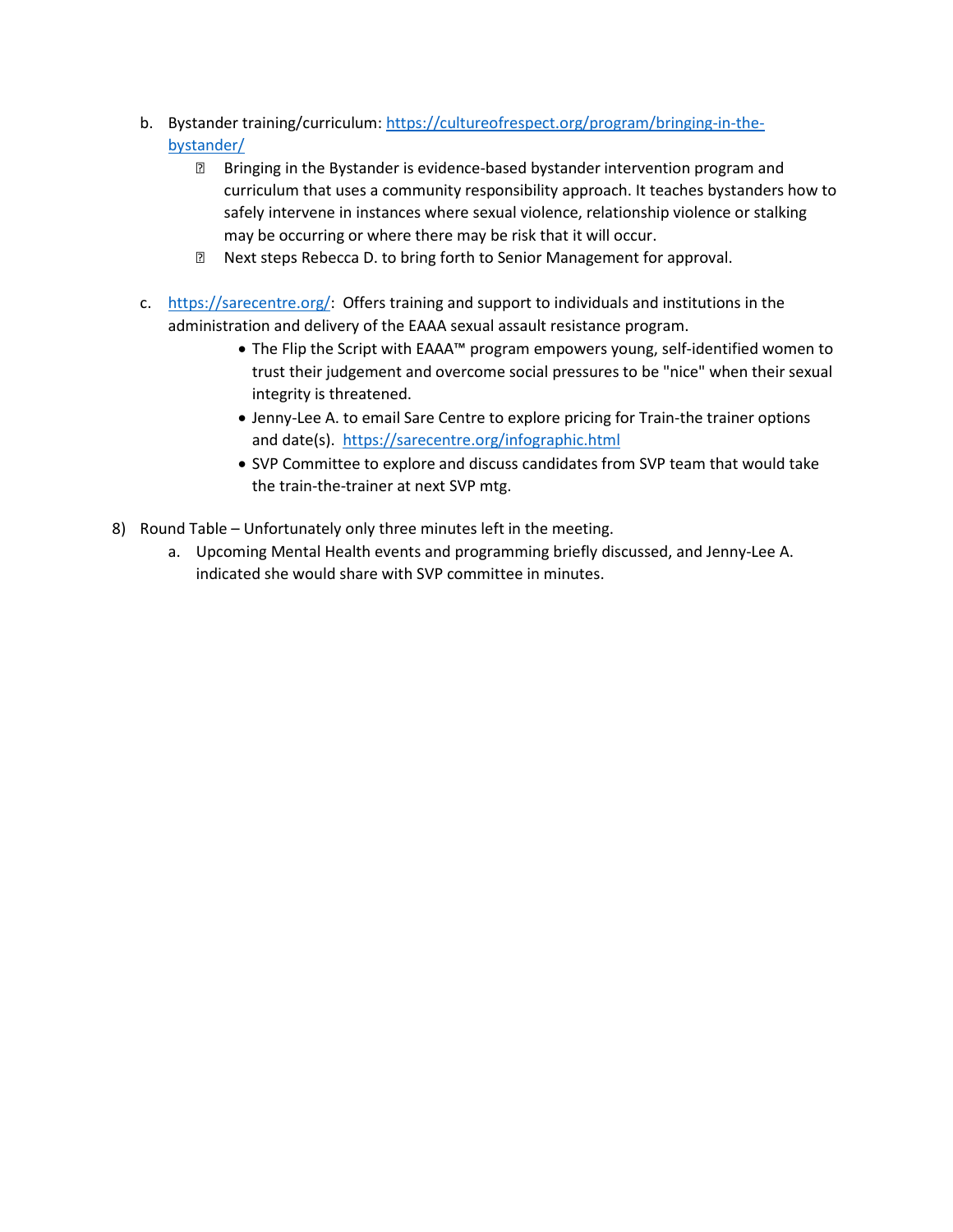

... is a myth. But the "winter blues" and Seasonal Affective Disorder are very real.

As the weather grows colder and sunlight hours dwindle, it's important to take extra care of your mental health to keep SAD at bay.

Join us for a LIVE discussion on tips for managing SAD and COVID-19 anxiety, and to learn more about the resources available to you.

hames

Students

24 1978

Monday, January 17th from 12:00pm-1:00pm When: Where: Facebook Live @CMHAWECB

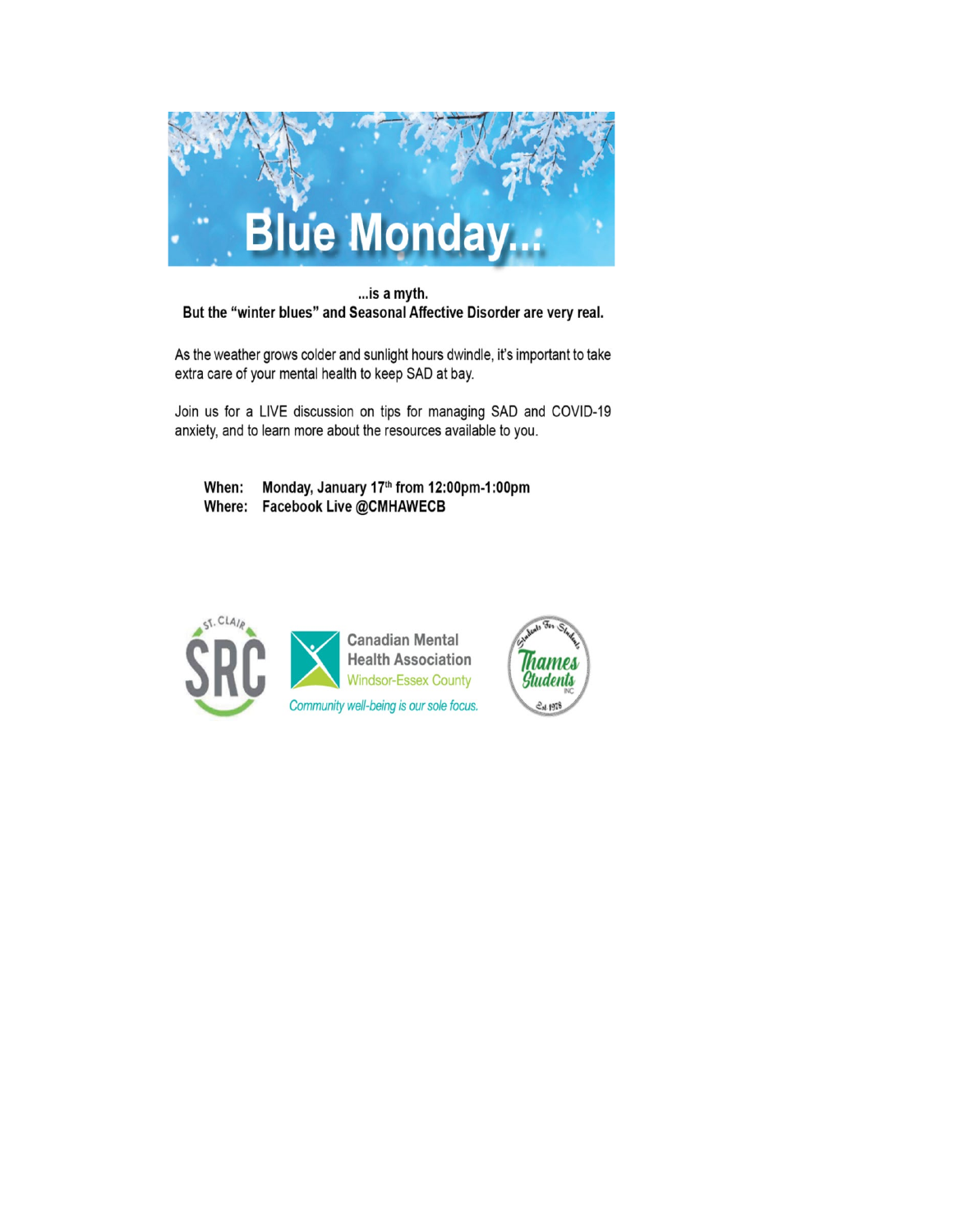

Register:<https://www.eventbrite.ca/e/healthy-minds-4-life-tickets-239553851017>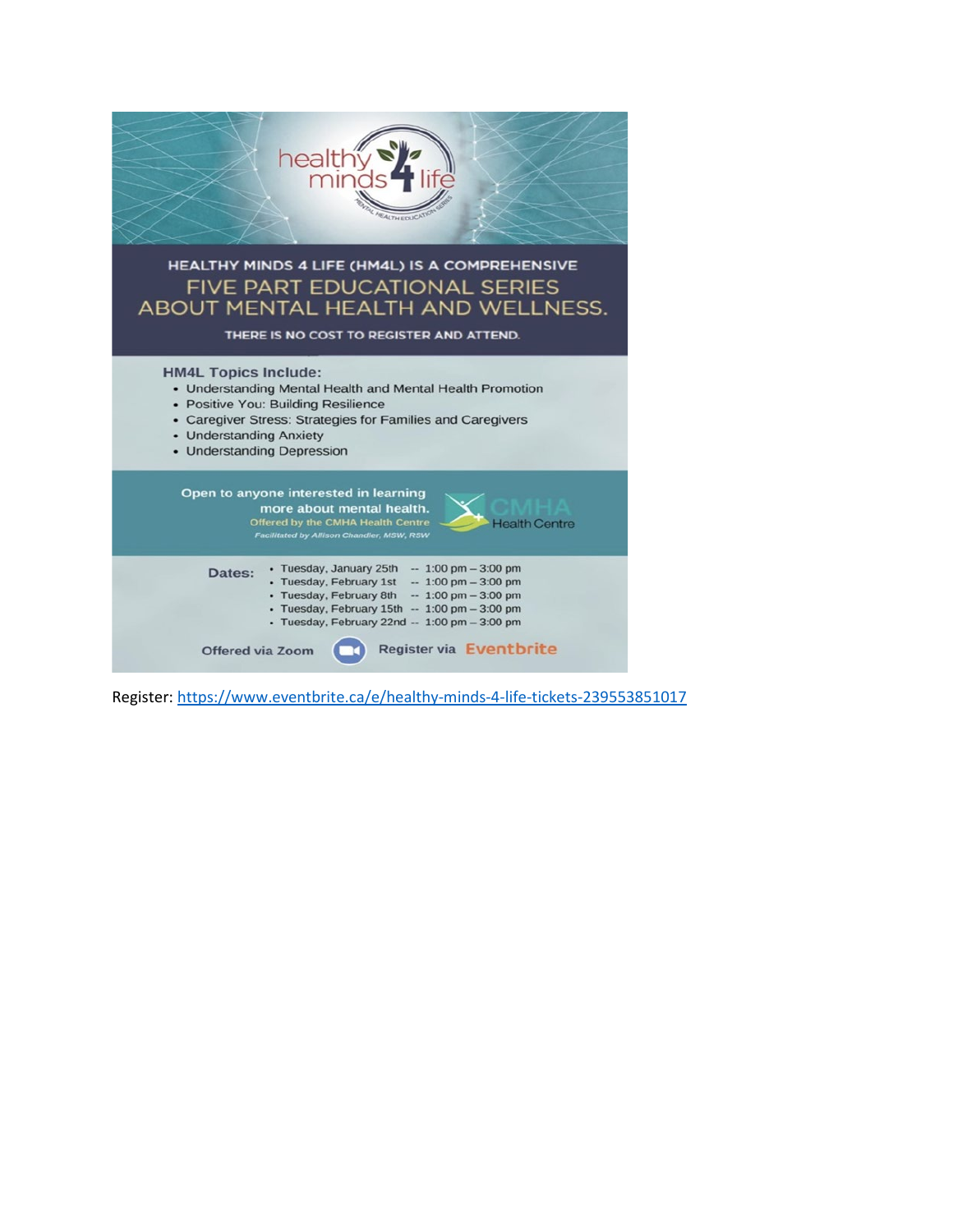

Choose to attend one of the following dates:<br>Tuesday, January 18<sup>th</sup> from 10:30am - 12:00pm (*Virtual)*<br>Thursday, February 17<sup>th</sup> from 3:00pm - 4:30pm (*In person)*<br>Tuesday, March 22<sup>nd</sup> from 7:00pm - 8:30pm (*Virtual)*<br>"R

Register for FREE online at www.windsoressex.cmha.ca/events/



Register:<https://windsoressex.cmha.ca/events/adult-bereavement-011822/>